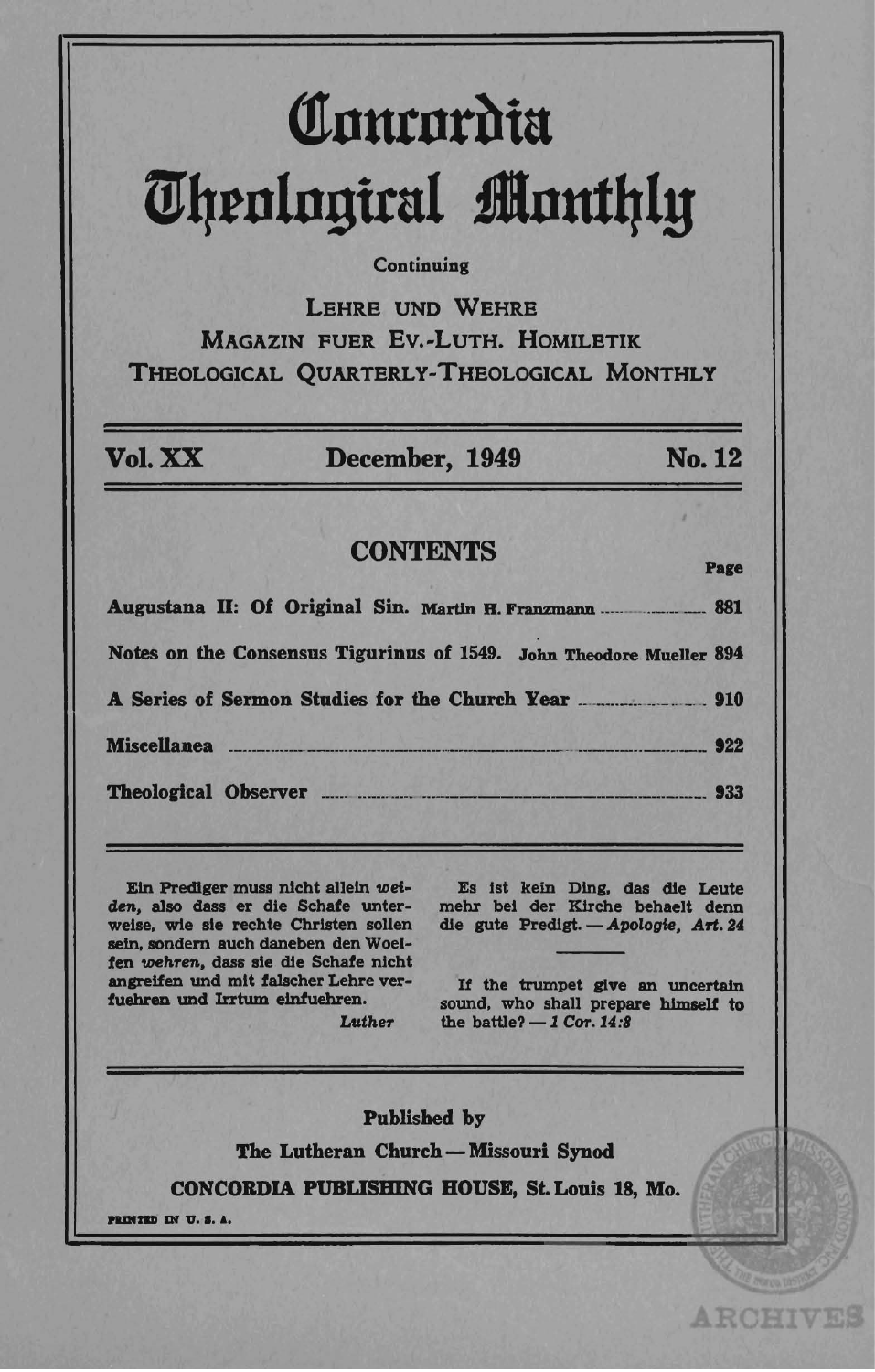## *Concordia Theological Monthly*

### DECEMBER, 1949 No. 12

### **Augustana II: Of Original Sin** \* By MARTIN H. FRANZMANN

The almost passionate intensity with which our confessional writings emphasize original sin in all its tragic somberness recalls Luther's words: "All our zeal must be directed toward making our sins great and grave." One might almost say of our Confessions what Luther says of the Epistle to the Romans: "The sum of this Letter is: to destroy, uproot, and to annihilate all wisdom and righteousness of the flesh - however great these qualities may appear in the eyes of men, even in our own, and however sincerely and devotedly they may be practiced - and in their stead to establish and make great our  $sin$ — however little it may appear to be such or be accounted such." With deep and earnest indignation any attempt to minimize original sin is branded as pagan philosophy, as an "impious opinion." Because "the scholastics mingled with the Christian doctrine philosophy concerning the perfection of nature," the truth of Scripture has been lost. The Apology speaks, therefore, with the true accent of the Reformation when it says: *"Solche noetige, tapfere, klare Sprueche der Heiligen Schrift und der Vaeter, welche durch* 

<sup>\*</sup> The Editorial Committee plans to publish a selected number of essays read at the Lutheran Free Conferences held at Bad Boll, Germany, during the summer of 1949. The first conference, under the chairmanship of the VELKD, discussed the problem of religious education in the German school system; the second conference, under the sponsorship of the NLC, concerned itself primarily with the theme: The Lutheran Church and current theological and social trends. In the third and fourth conferences, in which the Missouri Synod served as host, the respective essayists presented essays on '''The Plan of Salvation According to Scriptures and the Lutheran Confessions." Professor Franzmann's essay, *Erbsuende und Erbschuld,* read at the last two conferences, is here reproduced in slightly abbreviated form.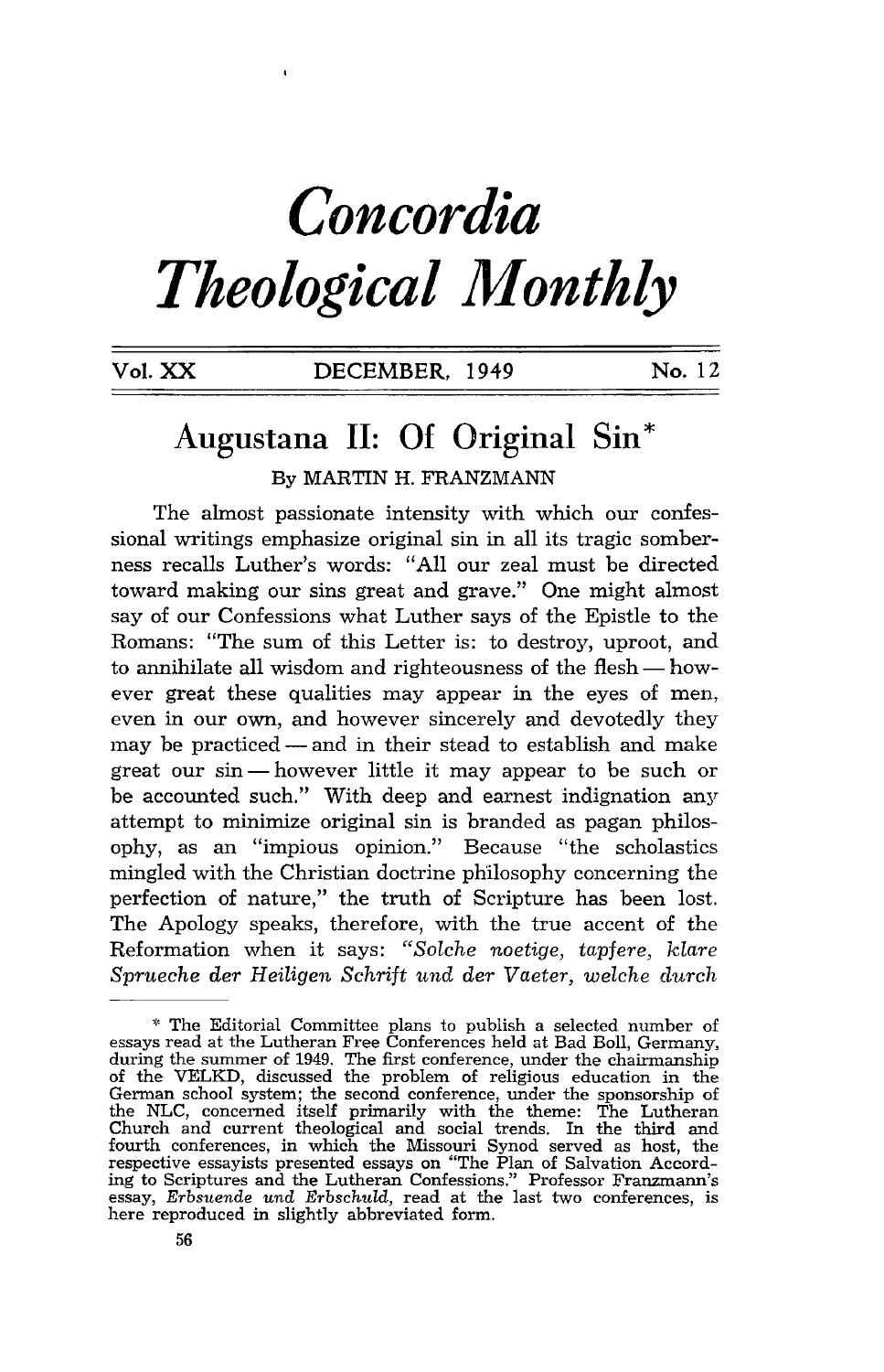*ungeschicktes Gezaenk der Sophisten unterdrueckt gewesen, bringen wir wieder an Tag und wollten gerne die christliche Lehre rein haben"* (Apology II, 32). But the Confessors are not concerned about an abstract purity of doctrine; they are concerned, not about an abstraction, but about a Person; they are concerned about the glory and honor of Christ. Luther sums up both the rejection of philosophical ideas and the zeal for the honor of Christ in the Smalcald Articles: "Such and many similar things have arisen from want of understanding and ignorance as regards both this sin and *Christ,*  our Savior; and they are truly *heathen dogmas,* which we cannot endure. For if this teaching were right, then Christ has died in vain, since there is in man no defect nor sin for which He should have died" (III, 1). Where original sin is not considered sin in the deepest sense, where the attempt is made to deny that original depravity is sin, it is done to the dishonor of the suffering and merits of Christ (Confessio Augustana II). "For the magnitude of the grace of Christ cannot be understood unless our diseases be recognized" (Apology II, 50). The marvelous light in which the people of God walk has as its necessary background and foil the darkness out of which they have been called — and the passing from darkness into the light is, moreover, the daily experience of the Christian -; in dealing with original sin, then, we are not concerning ourselves with a topic of abstruse theologicalscholastic interest; we are dealing with the heart and core of the matter. "This controversy concerning original sin is not unnecessary wrangling, but if this doctrine is rightly presented from, and according to, God's Word and separated from all Pelagian and Manichean errors, then . . . the benefits of the Lord Christ and His precious merit, also the gracious operation of the Holy Ghost, are the better known and the more extolled" (Solida Declaratio I). "Extolled" - thereunto we are called, that we should "show forth the praises of Him who hath called us out of darkness into His marvelous light"  $(1$  Pet.  $2:9$ ).

The very position of the article on original sin in the Augsburg Confession indicates the importance that the doctrine of original sin had for the consciousness of the Reformation. "We turn from God to man; here the peculiarity of the Lutheran Confession confronts us: we cannot speak of God without thinking also of ourselves. God and our'!'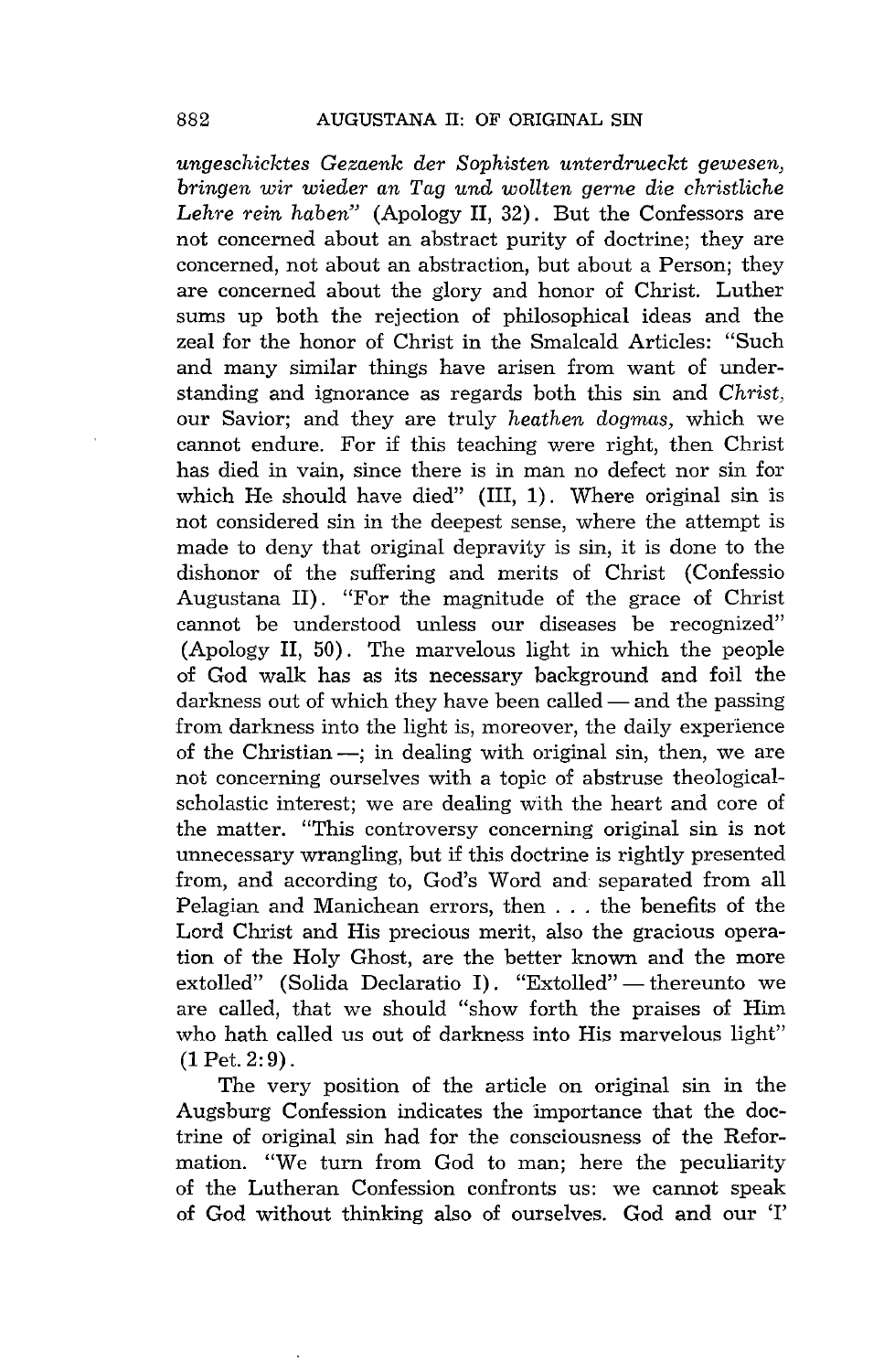belong intimately together."<sup>1</sup> "Over against life as it should be there is life as it ought not to be."<sup>2</sup> And so when the Augsburg Confession speaks of man, it speaks of sin, or better, of sinners, for it speaks personally and concretely of sinful man: *"quod omnes homines nascantur* ... *cum peccato."*  Our consciousness of God is inevitably linked with the consciousness of our sin: "every thought of God wakens our conscience." 3 Moreover, the Confession, when it speaks of sin and sinners, speaks at once of *original* sin, of sin as the given condition of all mankind — "Theologus . . . *disputat de homine peccatore"* (Luther).

The same tendency in emphasis is observable in the sequence of the articles in the Augsburg Confession: God-Man – Son of God – Justification. Article II is an organic part of our Confession: it looks back to God *("und verdamme aIle* . . . *unter ewigen Gottes Zorn")* and forward to Christ ("Those not born again through Baptism and the Holy Ghost"). This organic connection between original sin and the whole of the Confession is apparent also in Article III ("that He might . . . be a sacrifice, not only for *original guilt* ... "), and especially in Article IV, as is made clear by the Apology to the latter Article, in which original sin is once more taken up and earnestly emphasized. Over against the infinite power, wisdom, and goodness of God, mankind stands as an exceptionless totality of sin.

One is tempted, at the risk of appearing to play with the most serious subject in existence, to speak of a sort of dark poesy when one surveys the utterances of our Confessions concerning original sin. Repeatedly, and blow upon blow, the hammer of the Word of God is made to fall on any selfassertion of man before his God, on every claim to righteousness which man, as man, dares make. Nothing is left to the pride and conceit of man. The *whole* man is a sinner, conceived and born in sin, full of concupiscence from his mother's womb; incapable of true fear of God, incapable of trust in God, by nature — his sin is an *angeborne Seuche*. And this sin, this plague with which he is born, is "truly sin, even now condemning and bringing eternal death" upon him. What

<sup>1</sup> C. Stange, "Die Bedeutung des Augsburger Bekenntnisses," ZST. VIII, 1931, 600 fl.

<sup>2</sup>*Ibid.* 

S *Ibid.*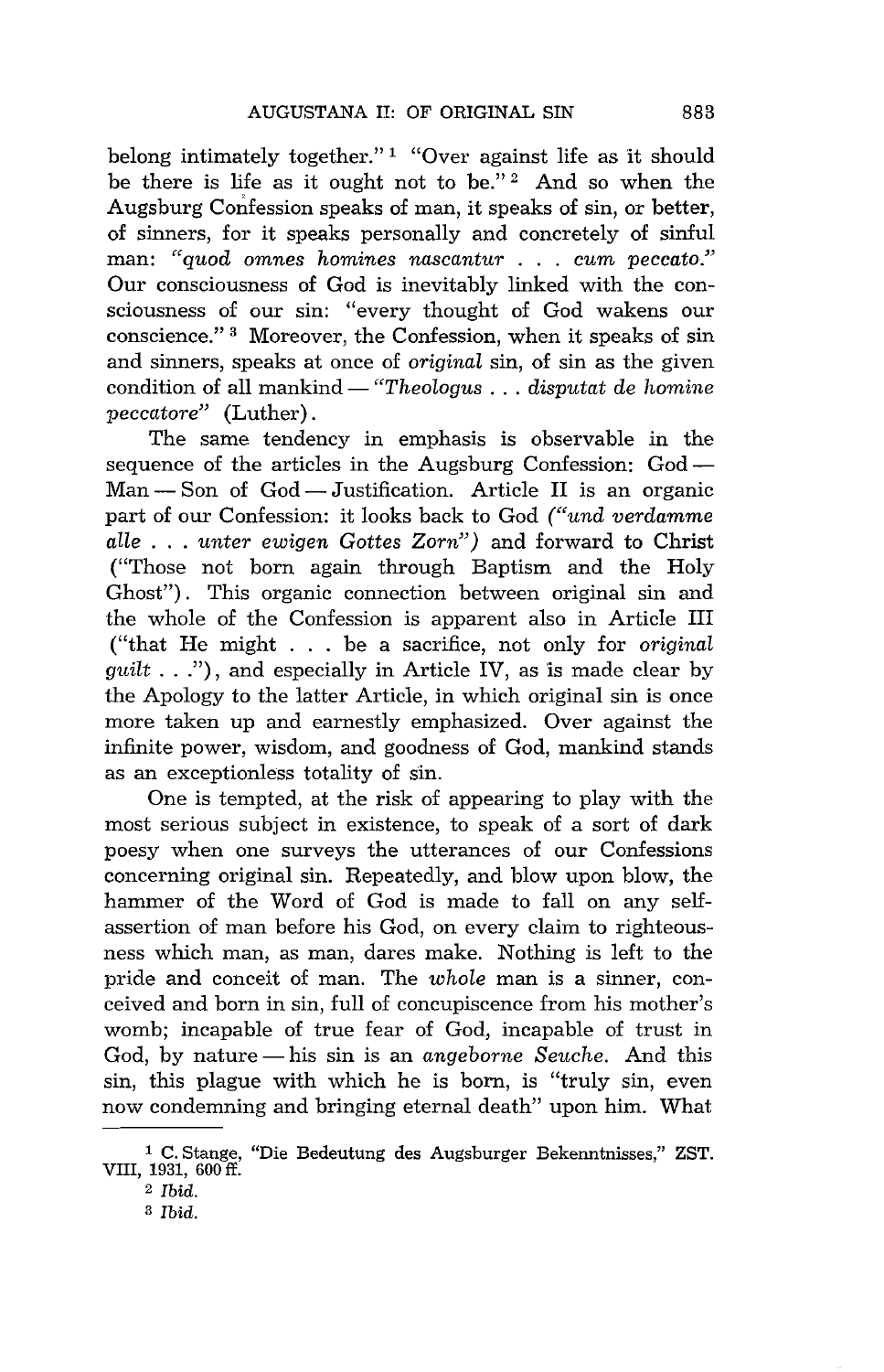must happen, if man is to find a gracious God, is not mere alteration or improvement, but complete renovation, a creative act of God: "man's will ... has *no power,* without the Holy Ghost, to work the righteousness of God" (CA XVIII); or, as the German of Article XVIII puts it, even more forcefully: *"ohne Gnade, Rilfe und Wirkung des Heiligen Geistes vermag der Mensch nicht Gott gefaeHig werden, Gatt herzlich zu fuerchten oder zu glauben oder die angeborne boese Lust aus dem Rerzen zu werfen."* For the corruption is truly a total one. It extends to all the powers of man, even the highest: "We believe, teach, and confess that original sin is not a slight, but so deep a corruption of human nature that nothing healthy or uncorrupt has remained in man's body or soul, in his inner or outward powers ... " (Epitome I, 3). "Human nature is not merely polluted, but so deeply corrupted that nothing pure or incorrupt has remained in it . . . *isto veneno peccati originis a planta pedis* usque *ad verticem infecti sumus"* (Sol. Decl. I, 62). Original sin is "a horrible, deep, inexpressible corruption . . . so that man is destitute of the righteousness wherein he was originally created, and in spiritual things is dead to good and perverted to all evil; and that, because of this corruption and inborn sin . . . all actual sins flow forth from the heart" *(ibid.,* I, 2).

The inevitable consequence is that all our deeds are naught. Man can only sin, for sin is there, in man, even before the deed: "For original sin is not a sin which is committed, but it inheres in the nature, substance, and essence of man, so that though no wicked thought should arise in the heart of corrupt man, no idle word were spoken, no wicked deed were done, yet the nature is nevertheless corrupted through original sin, which is born in us . . . and is a fountainhead of all other actual sins ... " (Epitome I, 21). "The corrupt nature ... can do nothing in the sight of God but sin" (Sol. Decl. I, 25). Even our best deeds are sin: *"kann das Fleisch Gottes Gesetz nicht untertan sein, so suendigt wahrlich auch*   $ein$  Mensch, wenn er gleich edle, schoene, koestliche, gute *Werke tut, die die Welt gross achtet"* (Ap. IV, 33). Despite an honest recognition of all that is honorable and laudable in the *iustitia rationis* and the *opera civilia* (Ap. IV, 24), the final verdict nevertheless must be: "False also, and dishonoring Christ, is this, that men do not sin, who, without grace, do the *Commandments* of *God"* (Ap. IV, 28). Emil Brunner's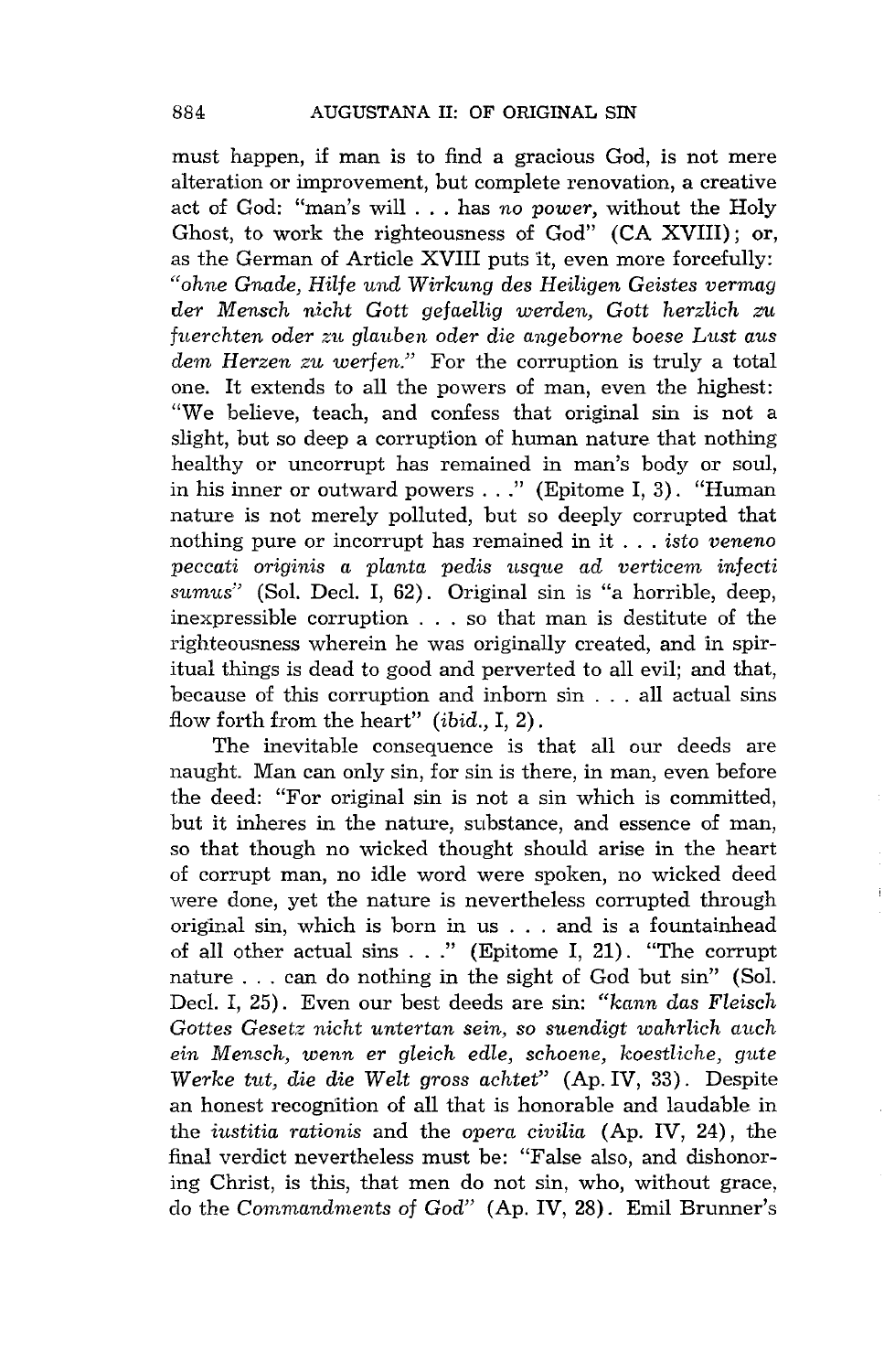striking metaphor comes to mind here: Man is on an escalator that is going down; whether man climbs a few steps higher or lower on this escalator, makes no difference whatsoever in his *state;* he is still downward bound, still bound for the depths, still man, still a sinner.

The depth of man's corruption is marked, finally, by the fact that man is not aware of it and cannot become aware of it empirically: "This hereditary sin is so deep and horrible a corruption of nature that no reason can understand it, but it must be learned and believed from the revelation of Scripture" (Art. Smalc. III, 1). *God's Word* teaches that the corrupt nature ... can do nothing in the sight of God but sin" (Sol. Decl. I, 25).

As the whole man is a sinner, so also *every* man is a sinner. *"Denn wir sagen, dass in allen Adamskindern eine boese* N *eigung und Lust sei und dass niemand ihm selbst ein Herz koenne oder vermoege zu machen, das Gott erkenne oder Gott herzlich vertraue, herzlich f'nerchte"* (Ap. II, 3). Mankind and sin are coextensive. The verdict of the Law, of revelation, is: "You are all of no account, whether you be manifest sinners or saints . . . here no one is righteous, holy, godly" (Art. Smalc. III, iii, 3). Whithersoever we may turn, whatever sophistry we may devise to escape, the verdict that our Confessions, reflecting Scripture, render strikes us all. There is "no one excepted who is a man" *(ibid.,* III, iii, 34).

Since Adam's fall, then, the history of mankind outside Christ is the history of the growth and spread of sin. We read: *"post lapsum Adae"* - *post,* not merely *ex.* The fall of Adam is conceived of in our Confessions as a "real," not merely a "true" story. Only if we take the story of the Fall to be historical reality, do we do justice to the thought of our Confessions. If it be real history, then original sin is really *peccatum originis.* If it be "true" only in the sense of a typical verity, then *peccatum originis* and *Erbsuende* are mere metaphors. Since Adam, and from Adam, the whole history of mankind is the history of sin, and the lot of mankind is that of enslavement to death and the devil: "Here we must confess, as Paul says in Rom. 5: 11, that *sin originated and entered the world from one man, Adam, by whose disobedience all men were made sinners* and subject to death and the devil" *(ibid.,* III, 1). "The chief office or force of the Law is that it ... shows man how low his nature *has fallen* and *has*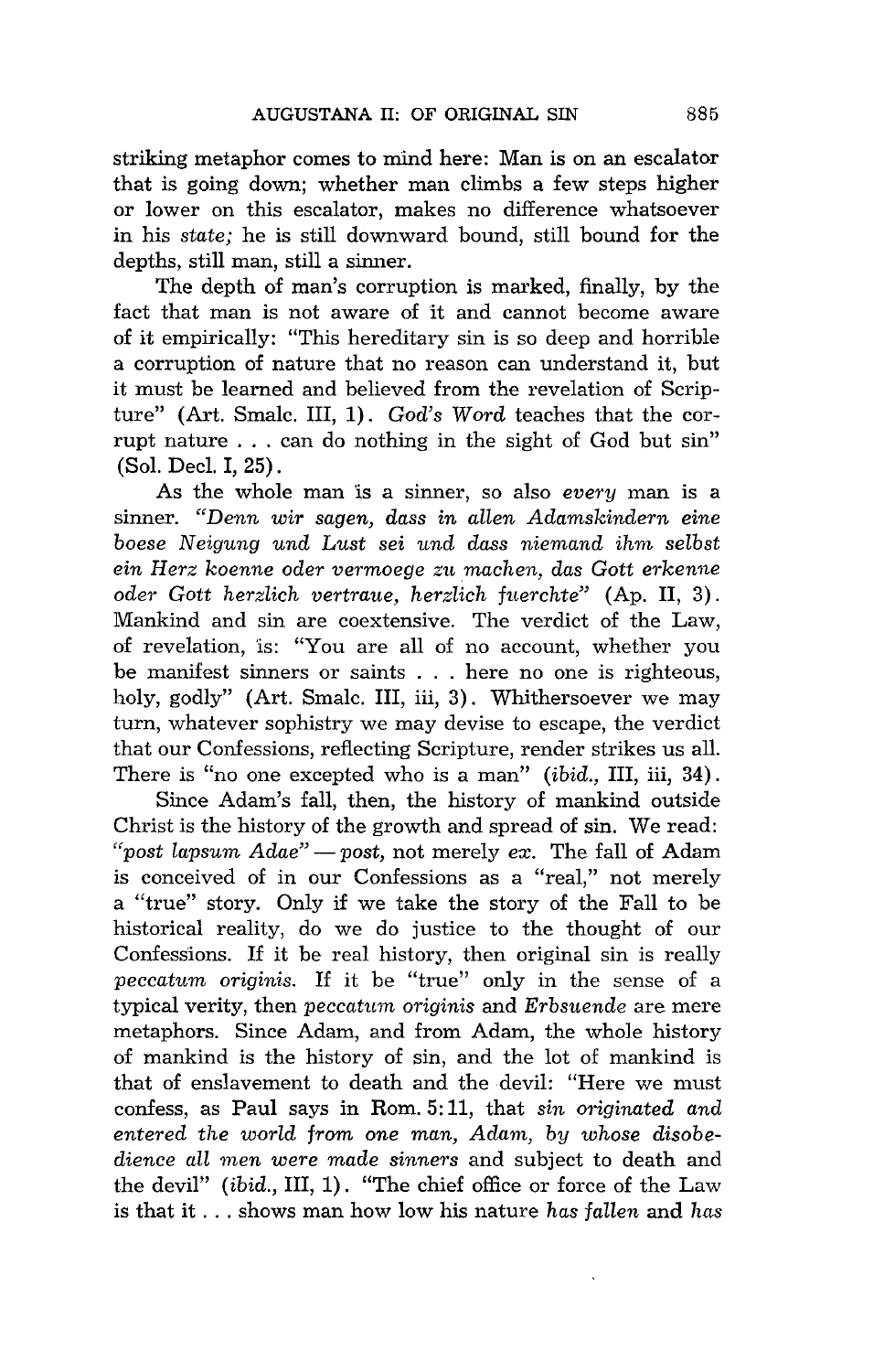*become* utterly corrupted" *(ibid.,* III, 2). The fact that our Confessions say but little about the manner of the transmission of sin to all men, the fact that the whole weight of the declarations of sinfulness strikes us, the children of Adam, serves only to heighten the force of these declarations. For when the Solida Declaratio says that "original sin is propagated from sinful seed, through carnal conception and birth from father and mother"  $(I, 7)$ , it is not "explaining" the propagation of sin; rather, it is stating the community of guilt that is the lot of mankind since Adam in Biblically concrete (Psalm 51) terms. The center of gravity remains the fact of the inevitable present guilt, the present enslavement of mankind: "This history of the world shows how great is the power of the devil's kingdom. The world is full of blasphemies against God and of wicked opinions, and the devil keeps entangled in these bands those who are wise and righteous in the sight of the world" (Ap. II, 49).

According to our Confessions every man and the whole of each man is a sinner. As sinner, man is estranged from God. To be born cum *peccato* means to be, first, *sine* metu *Dei, sine fiducia erga* Deum; more, it means that man is *incapable*  of true fear of God, true trust in Him: *"keine wahre Gottesfurcht, keinen wahren Glauben an Gatt von Natur haben koennen"* (CA **II).** For to faith belongs knowledge, and we must confess *"dass in allen Adamskindern eine boese Neigung und Lust sei und dass niemand ihm selbst ein Herz koenne oder vermoege zu machen, das Gatt erkenne"* (Ap. II, 3). The adversaries, with their idle disputations have suppressed the main point: "they do not mention the more serious faults of human nature, to wit, *ignorance* of *God .* .. " *(ibid.,* II, 8), which is our *"rechter, groesster Jammer."* Or, as Luther puts it in the *Large Catechism:* "Formerly, before we have attained to this [membership in the Church], we were altogether of the devil, *knowing nothing* of God and of Christ." And the Formula of Concord is, if anything, more emphatic on this point than the earlier Confessions: "Scriptures deny to the intellect, heart, and will of the natural man all aptness, skill, capacity, and ability to think, to understand, to be able to do, to begin, to will to undertake, to act, to work or to concur in working anything good and right in spiritual things as of himself" (Sol. Decl. II, 12). Again, man is, to quote Luther, in spiritual and divine things "like a pillar of salt, like Lot's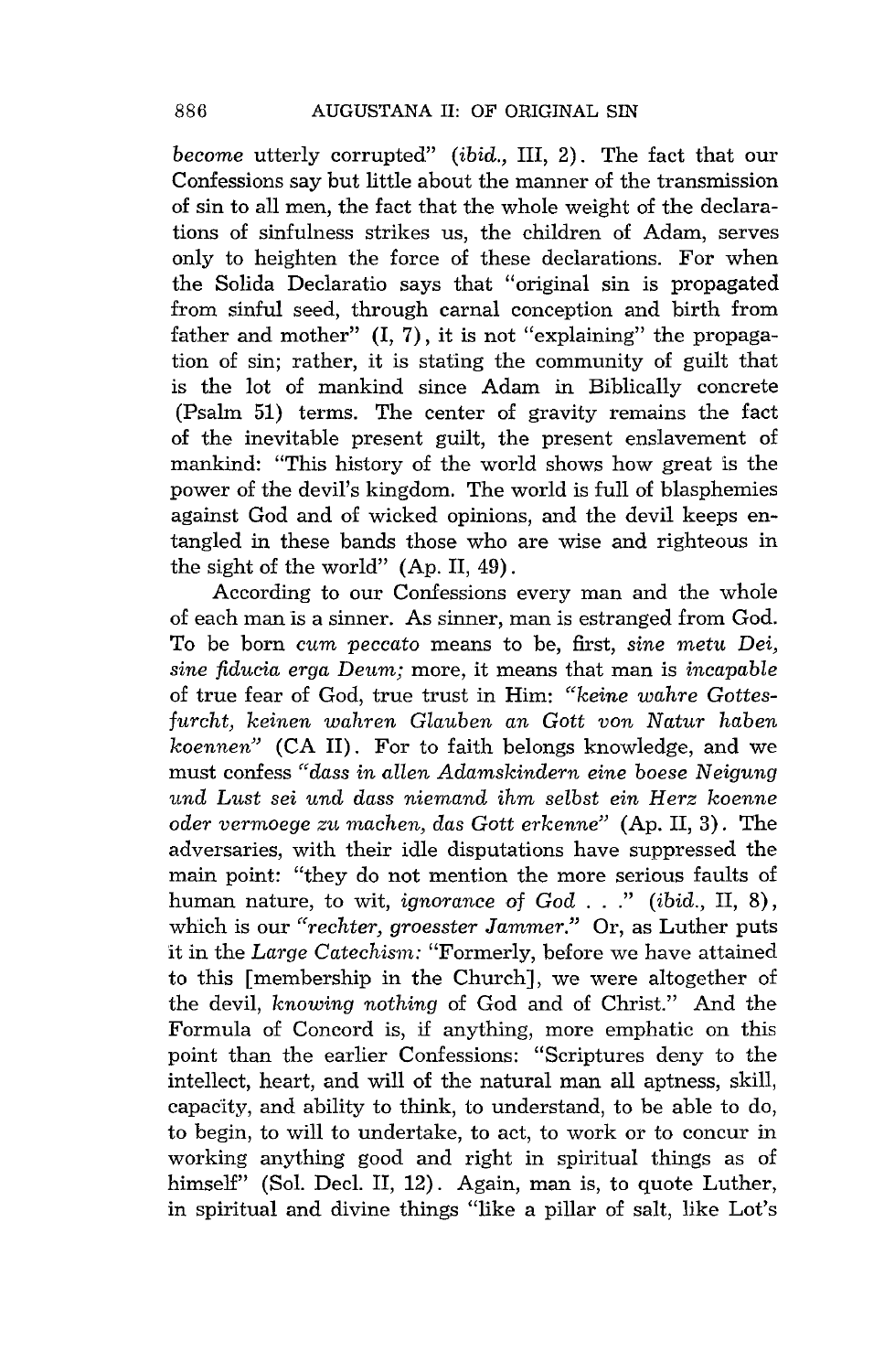wife, yea, like a log and stone, like a lifeless statue.  $\ldots$ For man neither sees nor perceives the terrible and fierce wrath of God on account of sin" *(ibid.,* I, 20).

And yet our Confessions in the Formula concede to man's natural intellect that 'it "indeed has still a dim spark of the knowledge that there is a God, as also of the doctrine of the Law" *(ibid.,* **II,** 9). The question, how this dim spark of knowledge can be equated with ignorance of God is never directly answered by the Confessions, though it is hinted at in the continuation of the passage just quoted: " $\dots$  yet it is so ignorant, blind, and perverted that when even the most ingenious and learned men upon earth read or hear the Gospel of the Son of God and the promise of eternal salvation, they cannot from their own powers perceive, apprehend, understand, or believe and regard it as true"; or in such passages as: "... even the heathen to a certain extent had a knowledge of God from the natural law, although they neither knew Him *aright* nor glorified Him aright, Rom. 1: 20 f." *(ibid.,*  V, 22). Schlink arrives at an answer by way of the analogy of the statements concerning the natural knowledge of the Law, as follows:

- a. Man has a "dim spark" of knowledge that there is a God (Sol. Decl. II, 9).
- b. This knowledge, however, is only a *"dim* spark," an indeterminate and general knowing.
- c. As soon as man seeks to deal earnestly with this knowledge, as soon as he seeks to give it concrete form, call God by name, and worship Him, he becomes involved all the more deeply in sin and arrives, not at God, but at idols.

Natural man knows, then, that God is, but does not know *who* God is, and therewith fails to recognize God, the Creator. He knows in part what is demanded of him, but he does not know who demands it of him, and does not therefore recognize the wrath of God. And so natural man recognizes neither God nor his own state; the innate impurity of human nature is not seen by him, and it can, after all, be known only from God's Word. (Ap. II, 13, cp. 34; Art. Smalc. C, I, 3; cp. Ep. I, 9; Sol. Decl. I, 8). Original sin is "the utmost evil, that we are not only to suffer the eternal wrath of God and eternal death, but that we do not even understand what we suffer" (Sol. Decl. I, 62).4

<sup>4</sup> Edm. Schlink, *Theologie der Bekenntnisschriften,* 2d. ed., 1946, p. 85 f.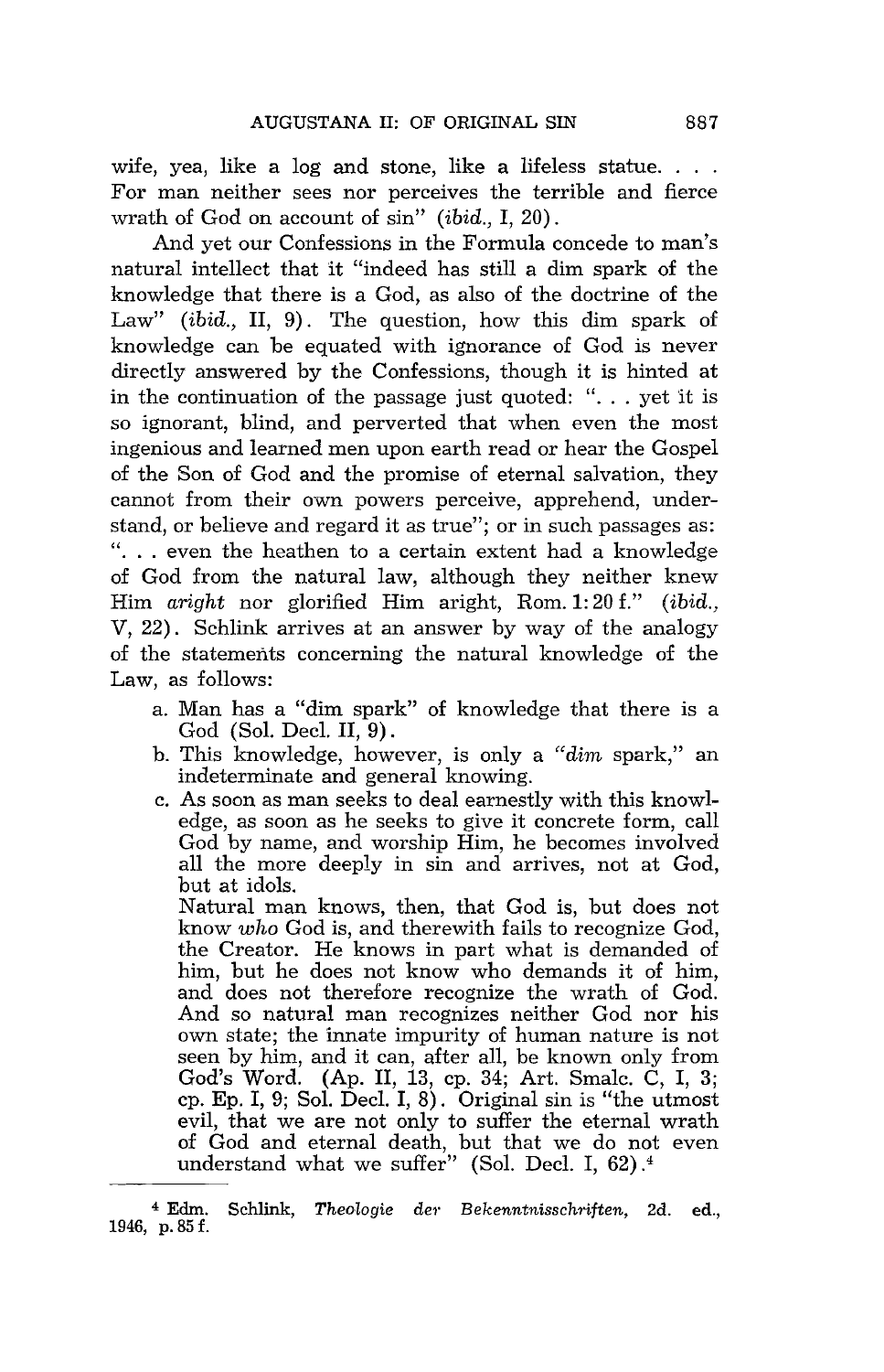This estrangement from God, however, *is* no neutral or even a merely passively negative position over against God, but, since neutrality is impossible where God is concerned, it means enmity against God. "Secondly, God's Word testifies that the intellect, heart, and will of the natural, unregenerate man in divine things are not only turned entirely away from God, but also turned and perverted against God, to every evil; also, that he is not only weak, 'incapable, unfit, and dead to good, but also is so lamentably perverted, infected, and corrupted by original sin that he is entirely evil, perverse, and hostile to God by his disposition and nature, and that he is exceedingly strong, alive, and active with respect to everything that is displeasing and contrary to God" (Sol. Decl. II, 17). This sin, this enmity against God, is original, inherited sin: "We all by disposition and nature inherit from Adam such a heart, feeling, and thought as are, according to their highest powers and the light of reason, naturally inclined and disposed directly contrary to God and His chief Commandments, yea, that they are enmity against God" *(ibid.,* I, 12). Here, too, nothing is, ultimately, conceded to the "dim spark" of natural knowledge: "In other respects, as regards natural, external things which are subject to reason, man still has to a certain degree understanding, power, and ability, although very much weakened, all of which, however, has been so infected and contaminated by original sin that before God it is of no use *(dass* es *vor Gatt nichts taugt)"* (ibid., I, 12). All external religiosity is within the bracket which has before it the minus sign: *Sine metn Dei.* 

To be born *cnm concnpiscentia* is to be born with the constant inclination of the whole human nature away from" God and against God. *"Und ist die boese Lust nicht allein eine Verderbnng oder Verrnecknng der ersten 1°einen Leibesgesnndheit Adams* im *Paradies, sondern anch eine boese Lust*  tmd *Neigung, da wir nach den allerbesten, hoechsten Kraeften*  und Licht der Vernunft dennoch fleischlich wider Gott ge*neigt nnd gesinnt sind"* (Ap. II, 25). Our whole life is a contradiction to God.

Original sin is the lot or fate of man: *"qnod omnes homines nascantnr cnm peccato"* (CA II). Being born inevitably involves being a sinner. "Here we must confess . . . that sin originated from one man, Adam, by whose disobedience all men *were made* sinners, *snbject* to death and the devil"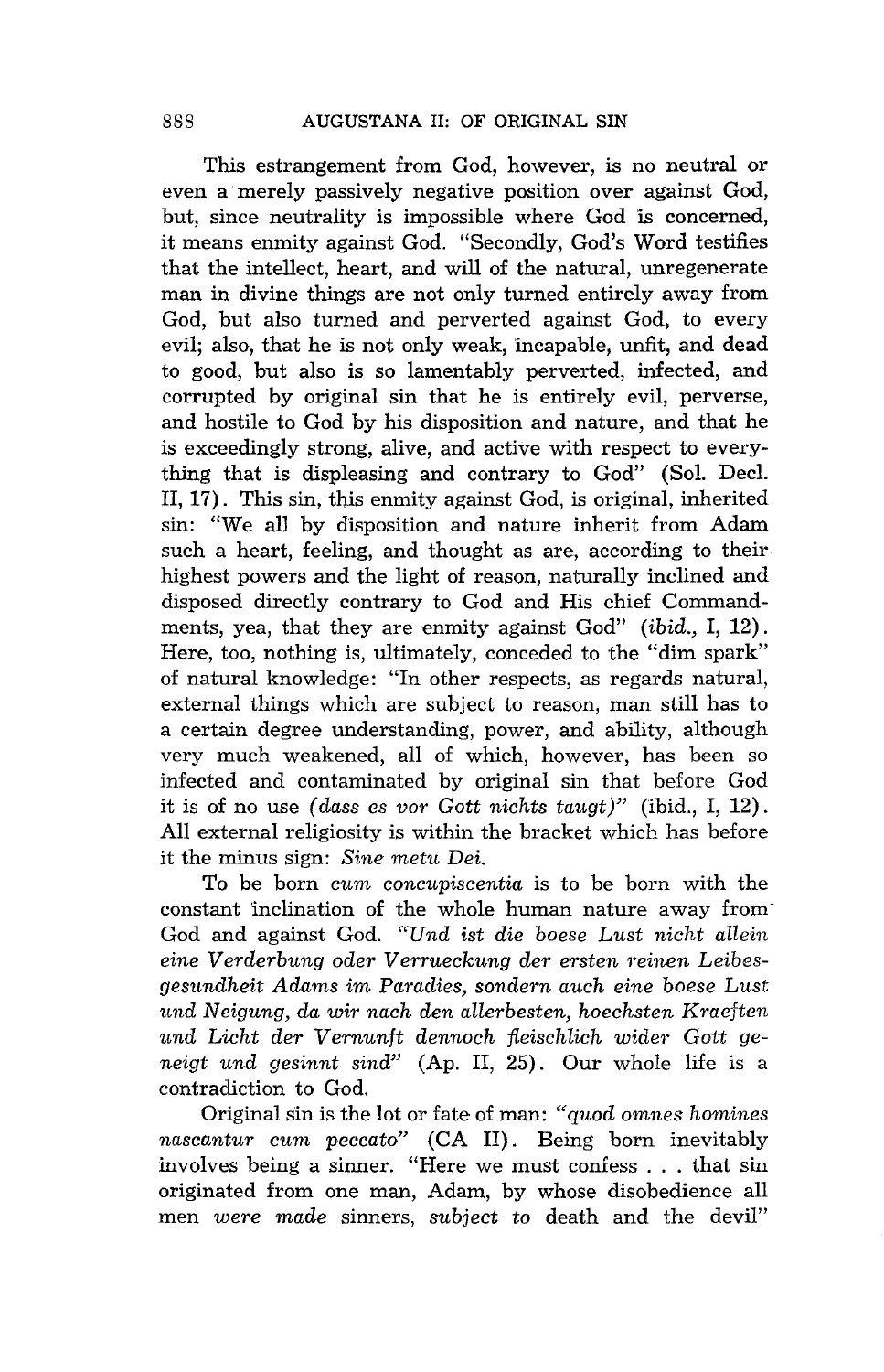(Art. Smale. III, i, 1). "By reason of the disobedience of Adam and Eve we are all in God's displeasure and by nature children of wrath" (Sol. Decl. I, 9). Original sin is at the same time *poena* (and therewith a fate to be borne) and *peccatum* (Ap. II, 47) .

And this sin is real sin, real guilt; the tracing back of original sin to Adam does not serve to exonerate the sinner. The line does not run backwards from us to Adam, but forward from Adam to us, "so that we are by nature the children of wrath, death, and damnation, unless we are delivered therefrom by the merit of Christ" (Sol. Decl. I, 5). Luther speaks in the first person: "For before I had no Lord nor king, but was captive under the power of the devil, condemned to death, enmeshed in sin and blindness. For when *we* had been created by God the Father and had received from Him all manner of good, the devil came and led *us* into disobedience, sin, death, and all evil, so that *we* fell under His wrath and displeasure" (Large Cat., II Art., 27-28). All the Confessional Writings emphasize the fact that original sin *is sin* and therefore guilt. (Cf. CA II; Ap. II, 42; Ap. IV, 62; Art. Smale. II, iii, 2; Small Cat., II Art.; Ep. I, 11; Sol. Decl. I, 9.)

Some students of the Confessions<sup>5</sup> maintain that the Confessional Writings have nothing to say on the *manner* of the connection between Adam's sin and our own, that the *imputatio culpae* et *poenae primorum parentum* of the elder dogmaticians must be read into the Confessions. The question is not of major 'importance (the center of gravity being always *our* present inherited guilt, not its historical origin), but this much should be said: the thought of such an *imputatio* is certainly suggested by the express and frequent reference to Adam and Eve in our Confessions, and that writings so saturated with Biblical, and especially Pauline, thought as our Confessions should contain, at least implicitly, a thought that is certainly contained in Romans 5 should be no cause for wonder. In any case, the doctrine is not un-Lutheran, for Luther himself says: "As a son possesses the property of his father, though he himself has not acquired it, by legal right of inheritance, so he is also obligated, by the same right of inheritance to pay the debts of his father, since he pos-

<sup>5</sup> Cf. Schlink, *op. cit.,* p. 73.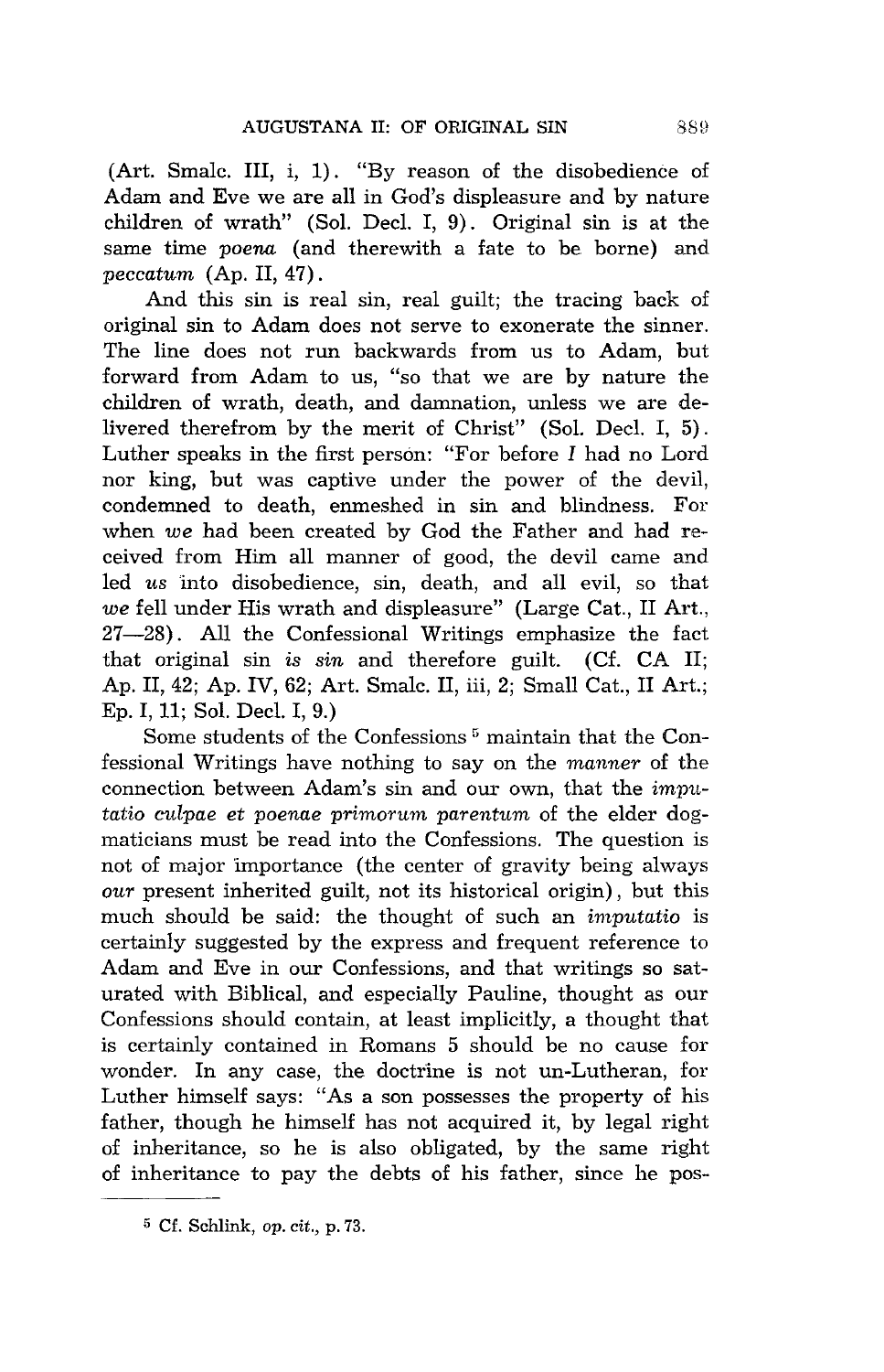sesses and enjoys the paternal goods. For he who has the benefit must in equity take on him the loss as well. So it is also with original sin, which our parents, not we, have committed. We must bear them and pay for them." *(Erlanger Ausgabe* 152, 50.)

However that may be, the Confessions do not attempt or even permit any sort of "rational" explanation of this awesome paradox of fate and guilt, of dependence and responsibility: *"Dieses sind Pauli helle, gewisse Sprueche; da vermag keine Glosse, kein listiges Fuendlein nichts wider; diese Sprueche werden aIle Teufel, alle Menschen nicht moegen umstossen"* (Ap. II, 38). For in the light of Scripture the seemingly exclusive opposites of guilt and being powerless to do otherwise, of guilt and ignorance, of responsibility and impotence, do not mutually exclude.

This estrangement from God, this enmity toward God, this concupiscence, this being *stracks wider Gott,* this enslavement to sin and the devil that we call original sin, is of necessity the fruitful soil on which all actual sins grow: "The fruits of this sin are afterwards the evil deeds which are forbidden in the Ten Commandments, such as unbelief, false faith, idolatry, to be without the fear of God, presumption, despair, blindness, and, in short, not to know or regard God; furthermore, to lie, to swear by God's name, not to pray, not call upon God, not to regard God's Word, to be disobedient to parents, to murder, to be unchaste, to steal, to deceive, etc." (Art. Smalc. III, iii, 1). Original sin is the "root and fountainhead of all actual sins" (Sol. Decl. I, 5). Individual sins are, as it were, only eruptions of the sin that is constantly seething in the depths below.6

The Confessions are, and are intended to be, an interpretation of Scripture. As concerns original sin, the *Apology*  characteristically designates the teaching of the Reformation as the rediscovery of a long-suppressed Scriptural truth: "In reference to original sin, we therefore hold nothing differing either from Scripture or from the Church catholic, but cleanse from corruptions and restore to light most important declarations of Scripture and of the Fathers, that had been covered over by the sophistical controversies of modern theologians." *"Und wollten gerne die christliche Lehre rein* 

G E. Brunner, *Roemerbrief,* in *Bibelhilfe fiir die Gemeinde.*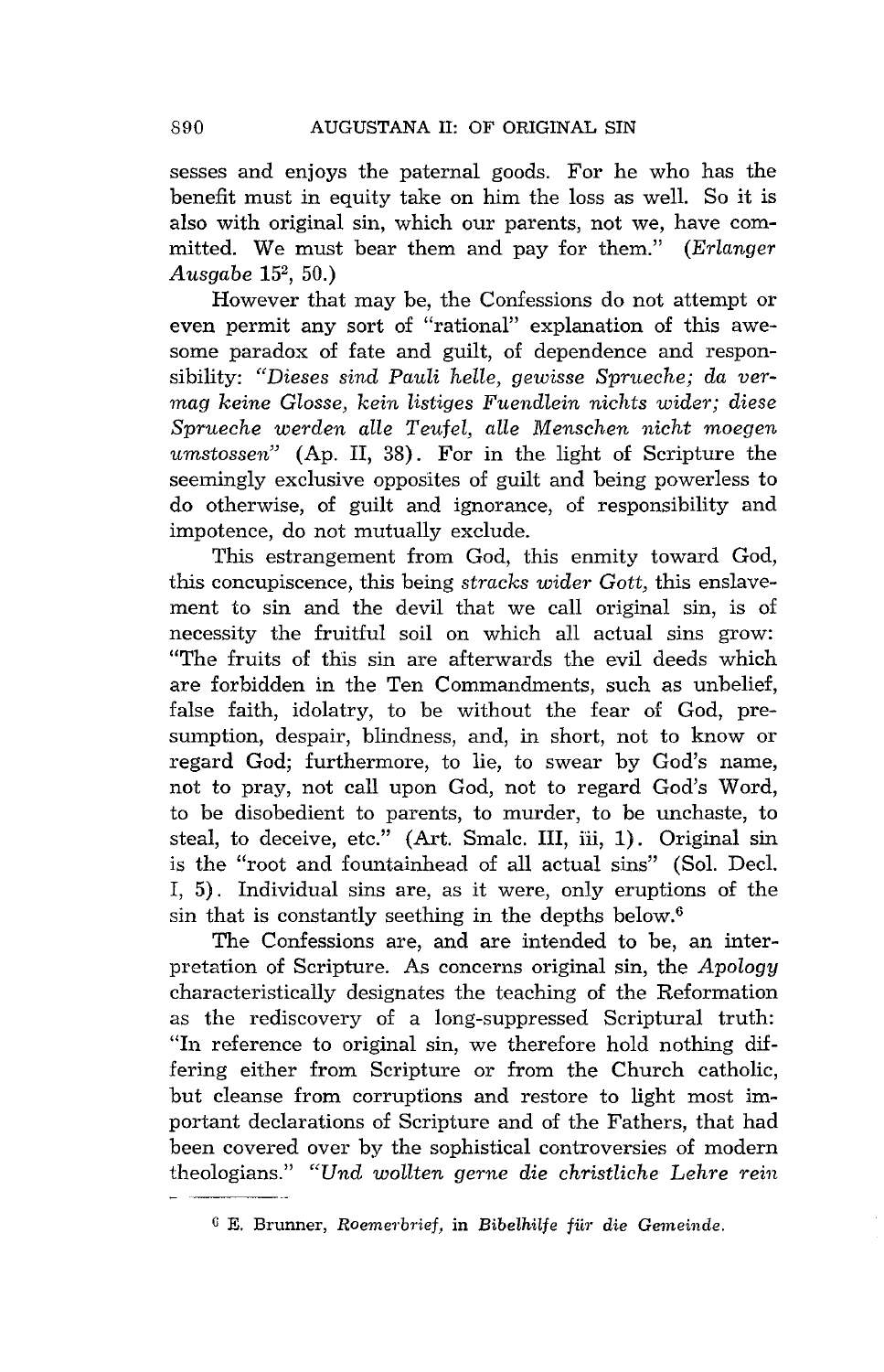*haben,"* as the German puts it (Ap. II, 32). Furthermore, the Confessions regard the doctrine of original sin as a *"res manifesta,"* a patent Scriptural fact that needs no laborious exegetical proof nor many express citations to support it. *"Nihil opus est testimoniis"* (Ap. II, 31). In this connection the oft-repeated statement that original sin cannot be rationally or empirically apprehended, but must be believed, from Scripture, must also be given due weight. (Cf. Art. Smalc. III, i, 3; Sol. Decl. I, 8.)

Still, as interpretation of Scripture the Confessions demand and require to be continually tested anew on the basis of Scripture. And even a casual testing, if it be a candid one, must concede to the Apology that original sin is in fact a *res manifesta.* The picture drawn by our Confessions of sin as the total form of man's existence is neither too darkly nor one-sidedly drawn, and one can only marvel at the fact that men could read and proclaim Scripture for centuries without ever taking sin, original sin, really seriously.

To be sure, sin as *original* sin, as *Erbsuende,* is not often specifically treated in Scripture; in the New Testament, to which we may confine ourselves for this study, it is treated in full only by St. Paul, and by him only in Romans 5, strictly speaking. There may be difficulties of exegesis concerning details, but the essential facts are clear beyond doubt: the *"post lap sum Adae"* of our Confessions, the *"omnes homines,"*  the "nascantur cum peccato," the "vere sit peccatum, afferens *nunc quoque aeternam mortem*" — they are all here, and emphasized by the position of the passage; we see men from the vantage point of Christ, from our full atonement in Him, from the full and final revelation of God in Christ. We are not dealing here with a "which things are an allegory" (Gal. 4: 24), but with naked historical fact. The sin, fate, and death of mankind in Adam are as factually real as mankind's righteousness, salvation, and life in Christ...

The line that runs from Adam to all mankind is explicitly drawn only here, although the Adam-Christ typology makes itself perceptibly felt elsewhere in the New Testament, e. g., in the genealogy of Our Lord in Luke; but the essential thing, the cardinal point, the point where the line ends in us, is common property of the whole New Testament. The sin and guilt of mankind as a given factor in the existence of mankind, the estrangement of man from God, the enmity of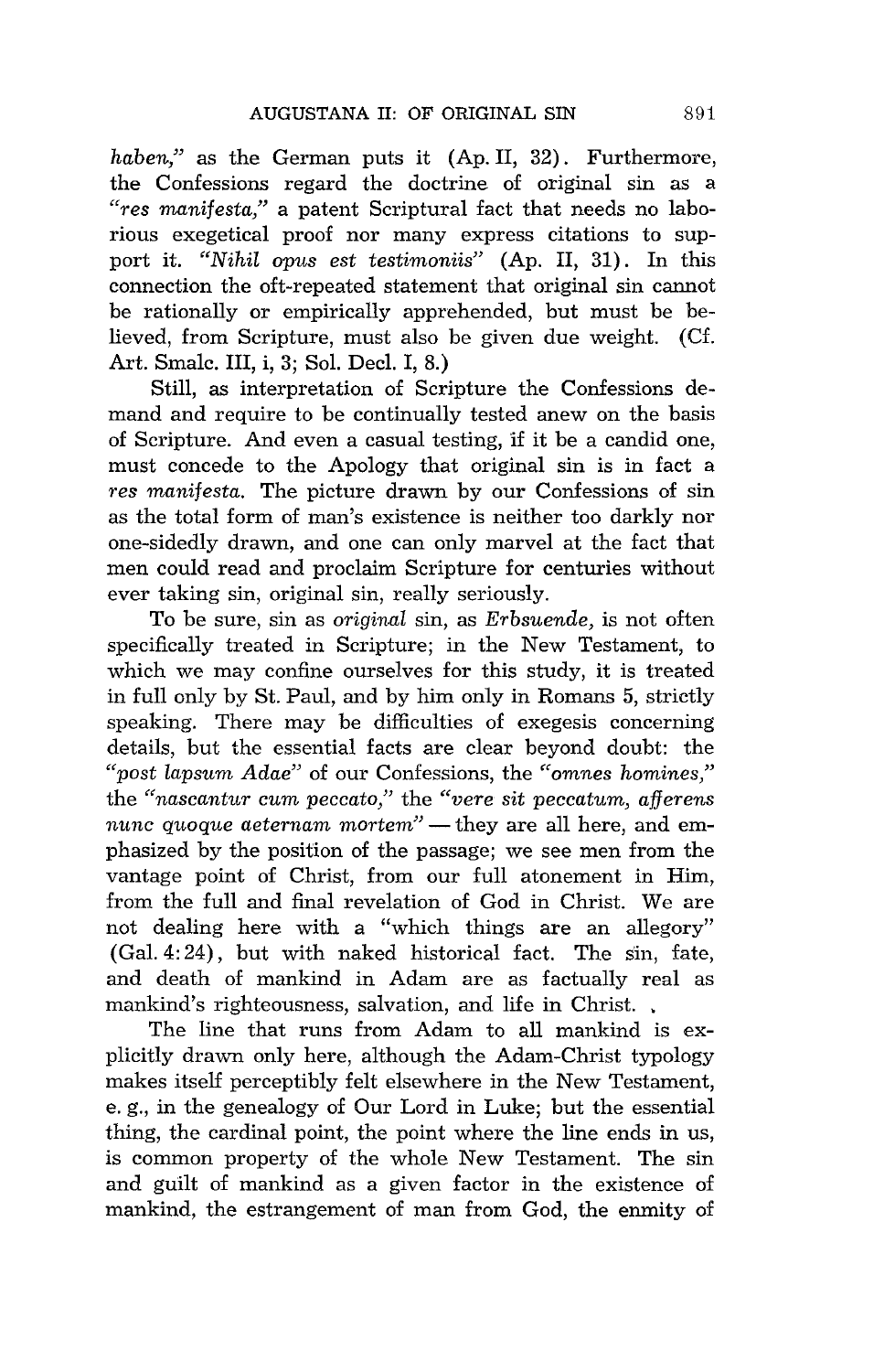man toward God, the concupiscence of man as man - these are not incidental or passing, but dominant notes of the New Testament.

Jesus Himself has drawn the dark background to all the dark facts of man's sin that Scripture gives us: "There *is* none good but one, that *is,* God" (Mark 10: 18). It *is* Jesus again who has given us the finest expression of sin as estrangement from God, in the parable of the Prodigal Son; sin *is* "departure from the father's house, is Godlessness and a being distant from God, that works itself out in a life in the world, in the world's pleasures and in the world's filth."<sup>7</sup> As separation from God, sin is also separation from life; it is death: "This my son was dead." We need but indicate some of the many images used to illustrate this God-estrangement of fallen man: man is "lost," a "lost sheep," with none to care or protect, he is "estranged from the life of God," he is "in darkness," far from the Light of the world, he *is* "darkness." Involved in this estrangement is the ignorance of man, the *ignoratio Dei.*  Paul calls the pagan past, not merely as a euphemism, "the times of ... ignorance" (Acts  $17:30$ ; cp. 1 Pet. 1:4). The Gentiles walk "in the vanity of their mind, having the understanding darkened, being alienated from the life of God *through the ignorance* that is in them, because of the blindness of their heart" (Eph. 4: 17-18) .

This ignorance is no venial defect, but guilt; and estrangement from God is not merely man's fate, but man's sin; for it is at the same time enmity against God; man is not only "alienated," he is also an "enemy in his mind" (Col. 1: 21). And this enmity is inevitable to man; it is given with the fact of his existence in the "flesh": the mind and intent of the flesh is "enmity against God; for it is not subject to the Law of God, *neither indeed can be"* (Rom. 8: 7). And this state of man, in which mankind finds itself since Adam, into which every son of man *is* born, has demonic character. This is not a *novum* in the "theology" of sin *in* St. Paul, where we find sin demonically personified, but is already implied in the words of Jesus to Peter: "Get thee behind Me, *Satan;* thou art an offense unto Me; for thou savorest not the things that be of God, but those that be of *men"* (Matt. 16: 23), where "human" and demonic" stand in significant parallel;

<sup>&</sup>lt;sup>7</sup> Grundmann, in Kittel, *Theologisches Woerterbuch zum NT*, I, 306.